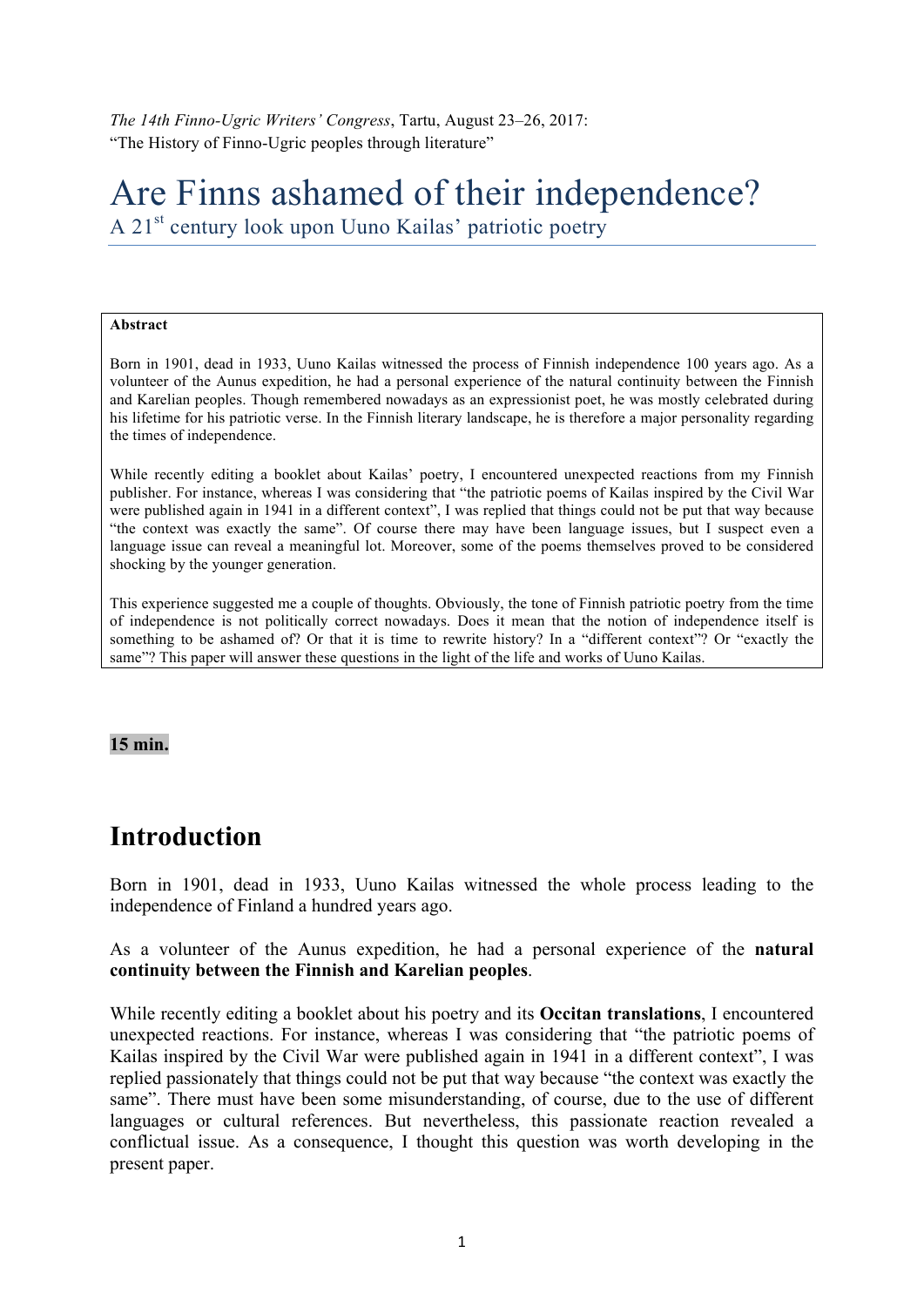So my purpose here is to focus on some Finnish patriotic poetry from the time of independence, which is obviously **not politically correct nowadays**. The area is the Finno-Ugric world between the Baltic and the White Seas, and the study deals with the relation between history and literature after the Russian revolution and a hundred years of Finnish independence.

## **1. Heinola and the Russian revolutions**

Kailas was born and raised in the countryside of the Grand-Duchy of Finland, in the town of Heinola, at the time of Grand-Duke and Emperor Nicholas II.

He was a child when the revolution of 1905 led to the abolition of absolute monarchy in Russia, and 16 when the Emperor abdicated.

In November 1917, the Bolsheviks declared a general right of self-determination for the peoples of Russia. The Finnish Parliament immediately voted the independence on December  $6<sup>th</sup>$ .

## **2. Aunus expedition**

 

The consequent civil war (January-May 1918) settled the new country into Western Europe, under the influence of Germany, and raised once again the question of the Eastern border of Finland. Already in February 1918, General Mannerheim declared: "I swear [...] I shall not set my sword to the scabbard until [...] the last soldier and hooligan of Lenin is deported from Finland as well as from White Sea Karelia"<sup>1</sup>.

Under the regency of Mannerheim in 1919, an army of a thousand Finnish volunteers try launching an expedition into Russian Karelia with the intention to take from the Bolsheviks the area of Eastern Karelia – that is the region of Aunus (in Russian: *Olónets*), on the other side of lake Ládoga. Uuno Kailas, just 18, enrols into these troops.

It is one of the several so-called *heimosodat* ("kinship wars"), with an idea of solidarity from the Finns towards their Karelian cousins.

In the autobiographical short story "Bruno on kuollut" ["Bruno is dead"] (*Novelleja*, p. 162- 163), Kailas recalls how the young soldiers in April 1919 gloriously believed they were coming to the rescue of oppressed people, but then the officers told them this was

*"a crusade for culture; we want to move the cultural border of Western countries until lake Onéga and river Svir".* 

<sup>&</sup>lt;sup>1</sup> CGE Mannerheim's "Miekkavala" ["Sword Oath"], February 23<sup>rd</sup>, 1918: "*minä vannon sen suomalaisen talonpoikaisarmeijan nimessä, jonka ylipäällikkönä minulla on kunnia olla, etten pane miekkaani tuppeen, ennenkuin laillinen järjestys vallitsee maassa, ennenkuin kaikki linnoitukset ovat meidän käsissämme, ennenkuin viimeinen Leninin soturi ja huligaani on karkotettu niin hyvin Suomesta kuin Vienan Karjalastakin*".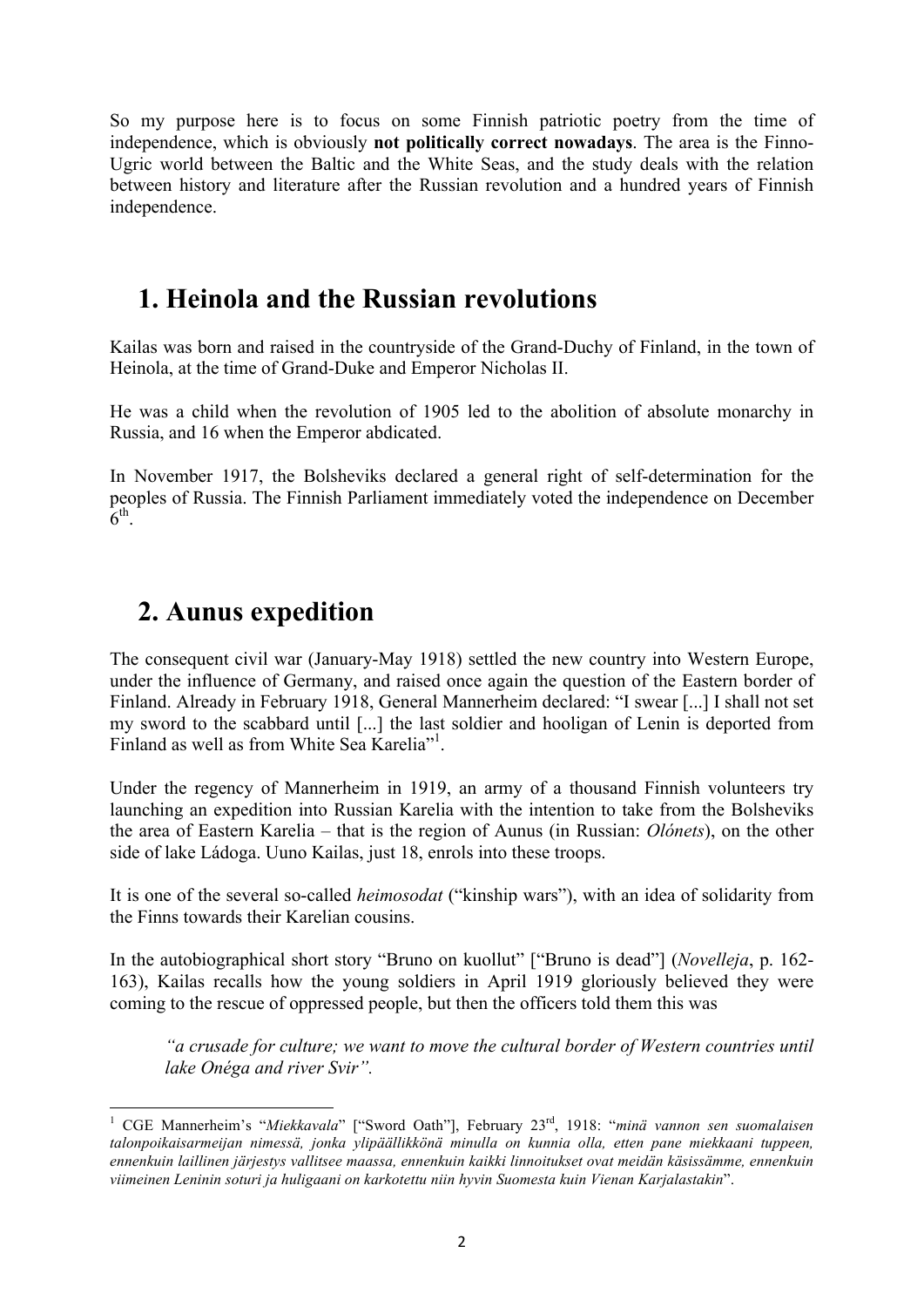The *border* **as a level of conscience** shall be a permanent subject in all the symbolist poetry of Uuno Kailas. Whether it be a door, a window or an eye, for instance, there is always a fragile lid between two worlds, which is at the same time a separation and a frightening passageway. In the patriotic verse, this image obviously gets a very political meaning.

# **3. Helsinki, capital of the Republic of Finland**

After volunteering in the Aunus expedition in 1919 and serving in the army of the Republic of Finland from 1923 to 1925, Kailas will keep mentioning in his poems this position of the homeland as a border between two incompatible worlds. The idea of a strong Finland being the "guardian" of "Western" order at the gates of the "Eastern world" reappears in the poem "Rajalla" ["At the border"] (*Uni ja kuolema*):

| Rajalla                         | At the border                                  |
|---------------------------------|------------------------------------------------|
| Raja railona aukeaa.            | The border cracks open.                        |
| Edessä Aasia, Itä.              | In the front: Asia, East.                      |
| Takana Länttä ja Eurooppaa;     | In the back: West and Europe;                  |
| varjelen, vartija, sitä.        | I am the guardian who guards it.               |
| Takana kaunis isänmaa           | Behind me, the beautiful fatherland            |
| kaupungein ja kylin.            | with its towns and hamlets.                    |
| Sinua poikas puolustaa,         | Your son defends you,                          |
| maani, aarteista ylin.          | my land, supreme treasure.                     |
|                                 | $\cdots$                                       |
| Synkeä, kylmä on talviyö,       | Dark, cold is the winter night,                |
| hyisenä henkii Itä.             | frozen blows the East.                         |
| Siell' ovat orjuus ja pakkotyö; | Over there live slaves and serfs,              |
| tähdet katsovat sitä.           | under the look of the stars.                   |
| Kaukaa, aroilta kohoaa          | From the far-away steppes comes up             |
| Iivana Julman haamu.            | the spectre of Ivan the Terrible.              |
| Turman henki, se ennustaa:      | Spirit of destruction, it predicts:            |
| verta on näkevä aamu.           | blood shall be seen by the morning.            |
| Mut isät harmaat haudoistaan    | But the grey fathers from their tombs          |
| aaveratsuilla ajaa;             | ride on ghost-horses;                          |
| karhunkeihäitä kourissaan       | bear-hunting spears in their fists,            |
| syöksyvät kohti rajaa.          | they rush towards the border.                  |
|                                 | $\cdots$                                       |
| Ei ole polkeva häpäisten        | It shall not dishonouringly tread              |
| sankarileponne majaa            | your heroic resting place,                     |
| rauta-antura vihollisen, -      | the iron-foot of the enemy, —                  |
| suojelen maani rajaa!           | I'll protect the border of my land!            |
| Ei ota vieraat milloinkaan      | The strangers shall never take                 |
| kallista perintöänne.           | our precious heritage.                         |
| Tulkoot hurttina aroiltaan!     | Let them come like jackals from their steppes! |
| Mahtuvat multaan tänne.         | They shall bury themselves here.               |
|                                 |                                                |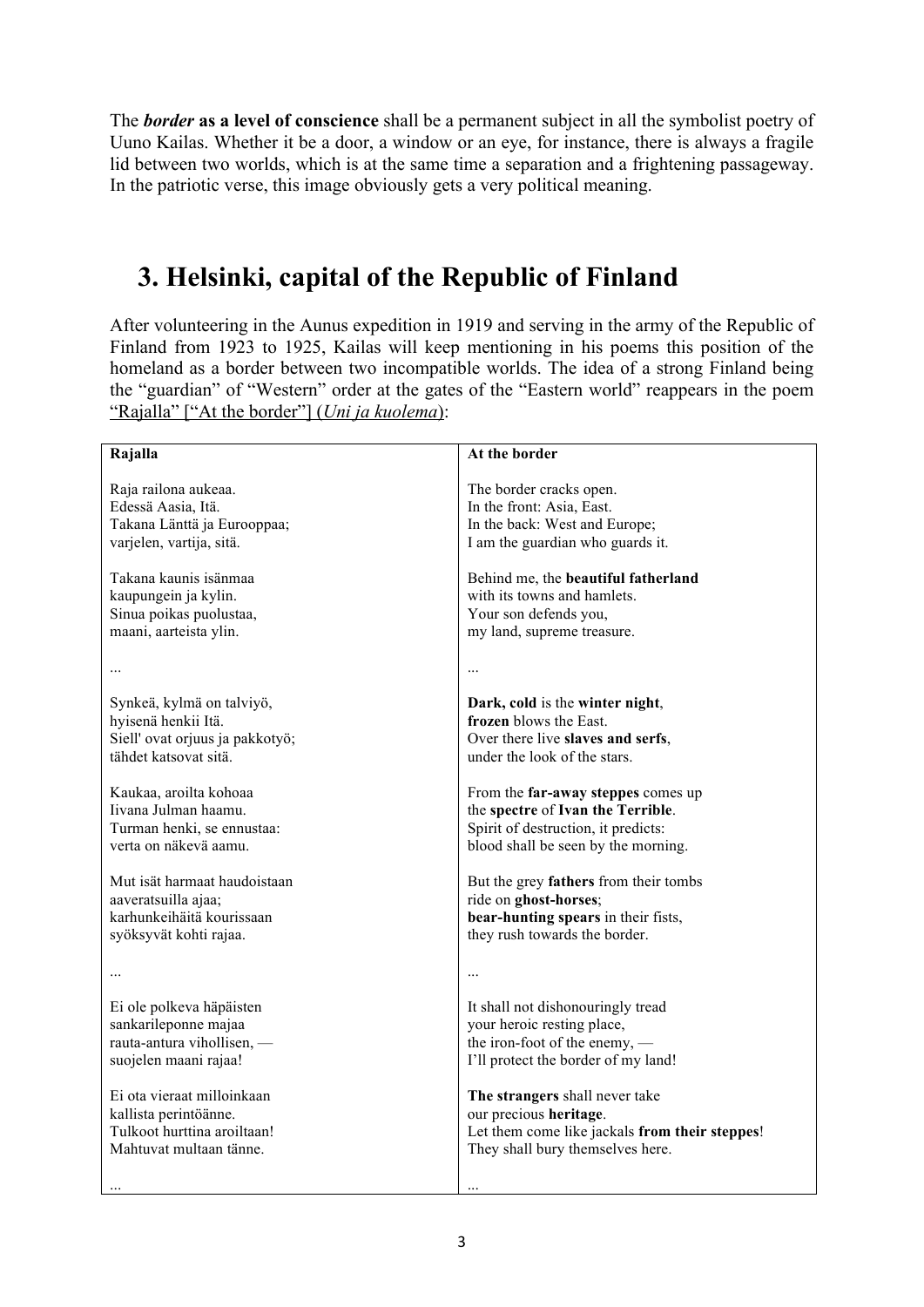Kailas now lives in Helsinki, capital and cultural centre of the young Republic of Finland, where he publishes four collections of poems between 1922 and 1928.

Although he briefly collaborates with the modernist writers, his individualistic character quickly sets some distance between them: rather than their enthusiasm towards modernity, he prefers the introspection of symbolist and expressionist artists.

### **4. Winter 1932-1933 among the Finnish colony in Nice**

1931 is the year of publication of his last collection, *Uni ja kuolema* [*Sleep and Death*] but also of the discovery of his fatal lung illness. His doctors advise him to spend some time in Nice.

The collection *Uni ja kuolema* contains a series of three patriotic poems composed for the anniversary of independence in 1930: "Isien tie", "Ceterum censeo" and "Suomalainen rukous" ["A Finnish Prayer"].

| Ceterum censeo (Uni ja kuolema, p. 128) | Ceterum censeo                               |
|-----------------------------------------|----------------------------------------------|
| Kaksi on tarpeen: seisoa valvoin,       | Two things are necessary: to stand on guard, |
| ynnä: vahva olla.                       | and: to be strong.                           |
|                                         | $\cdots$                                     |
| Siks, kunis olemme jäähtyneitä,         | So until we be cooled,                       |
| silloin, veljet, taistelemme!           | then, brothers, shall we fight!              |
| Kaunis on verellä sydäntemme            | Beautiful it is with the blood of our hearts |
| synnyinmaata juottaa.                   | to water the native land.                    |

In Nice, the poet meets the small Finnish community of the Riviera, especially the family of composer Armas Launis, who has just left Finland in 1930 with a State grant and settled with wife and daughter by the Mediterranean Sea.

*On this picture, we can see some members of this Finnish colony in Nice a bit later, in 1939 (RANTA 1945, p. 433).* 

*This is a photo that Armas took of Kailas with his own wife and daughter. Unbelievably enough, the poet is just 31 years old.* 

Uuno Kailas dies in March 1933.

*Death certificate.* 

### **5. Posthumous honours and exploitation**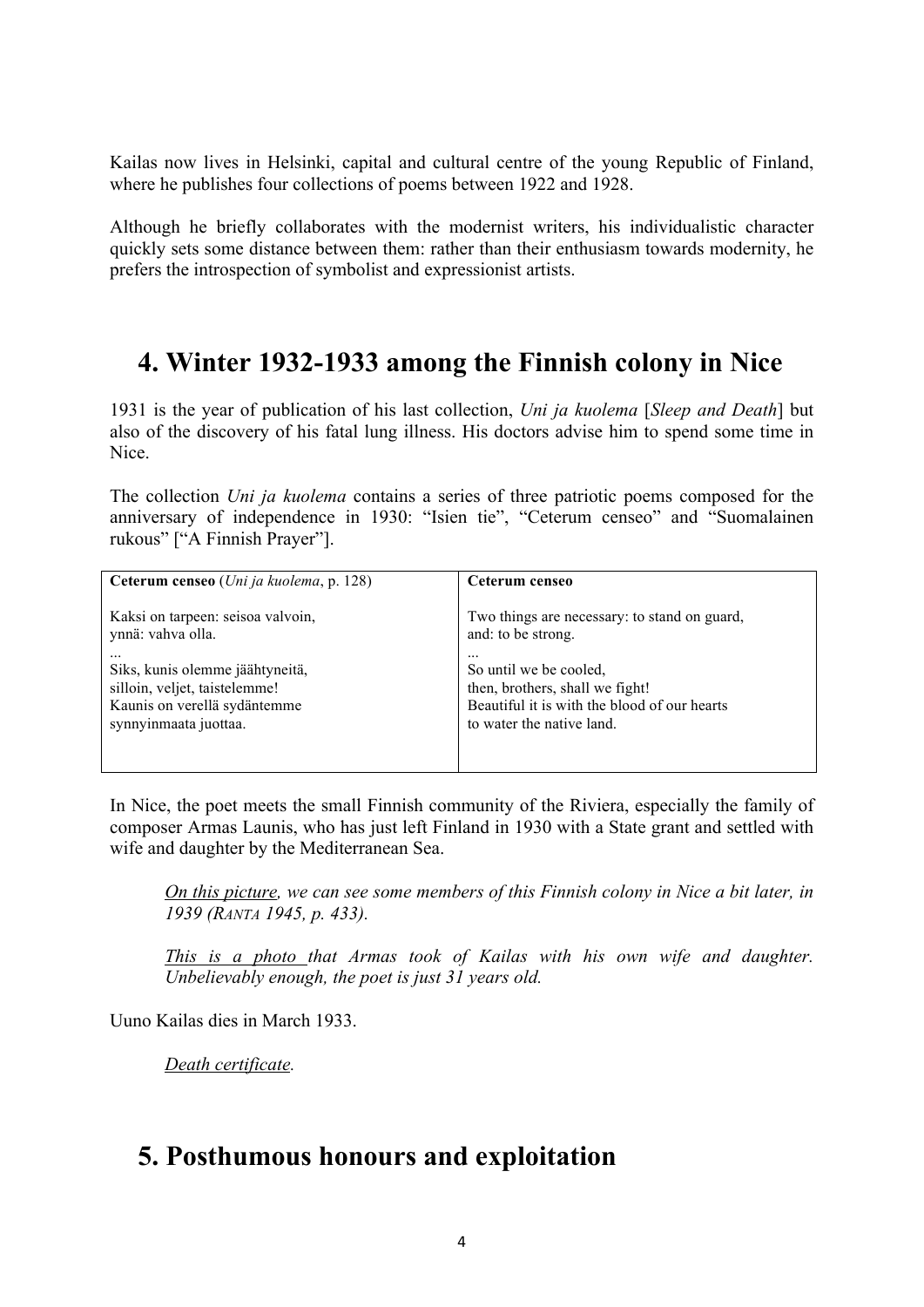#### **The 1930s**

The poet's ashes are repatriated to Finland in great pump, and buried in Helsinki, at Hietaniemi Cemetery.

His unpublished poems appear in a posthumous collection already in 1933: *Punajuova* [*The Red Line*], which will be followed by a collection of his short stories in 1936 (*Novelleja*).

The poems of Kailas have inspired many composers, already during his lifetime<sup>2</sup>. His *Finnish Prayer* remains one the most popular "hits"<sup>3</sup>, especially in the version composed by Taneli Kuusisto in 1939.

| Suomalainen rukous (Uni ja kuolema, p. 130) | <b>A Finnish Prayer</b>            |
|---------------------------------------------|------------------------------------|
| Siunaa ja varjele meitä,                    | Bless and protect us,              |
| Korkein, kädelläs!                          | o thou supreme, under your arm!    |
|                                             | $\ddotsc$                          |
| ettei kansamme nääntyis,                    | so that our folk shall not perish, |
| silmäsi meihin luo!                         | lay your eyes upon us!             |
| Alati synnyinmaalle                         | Forever to our native land         |
| siipies suoja suo!                          | give the protection of your wings! |

#### **Winter War, 1939-1940**

During the Second World War, as you all know, Finland fought two wars against the Soviet Union (and a third one against Germany). The "Winter War" breaks up in November 1939 with the invasion of Finland, **just a few days after the performance of Kuusisto's** *Finnish*  **Prayer** in Helsinki. This little patriotic piece will thus gain an extraordinary popularity in Finland, with a sort of prophetic destiny. Nowadays, it has become canticle n° 584 within the canon of the Lutheran Church of Finland.

By Kailas' tombstone in Hietaniemi Cemetery, a statue is erected at that time, which represents the Poet and his lyre<sup>4</sup>.

The Winter War concludes with the loss of Finnish Karelia.

So the Karelian question is raised again.

#### **Continuation War, 1941-1944**

 

The "Continuation War" is fought with considerable support from Nazi Germany and leads to a swift invasion of the neighbouring areas of the Soviet Union.

<sup>2</sup> **Yrjö Kilpinen** (1892-1959), *Five melodies on poems by Uuno Kailas*, op.73 (1929), for voice and piano.

<sup>3</sup> **Martti Turunen** (1902-1979), for choir (men's, women's, children's or mixed) a cappella; **Ossi Elokas** (1904- 1991), for male choir a cappella; **Taneli Kuusisto** (1905-1988), for mixed choir a cappella; also for mixed choir and orchestra op. 27 n° 2, for voice and orchestra op. 27b n° 2, for soloist and orchestra...

<sup>4</sup> By sculptor **Yrjö Liipola** (1881-1971), inaugurated in 1940 (LINDGREN 2009, p. 234).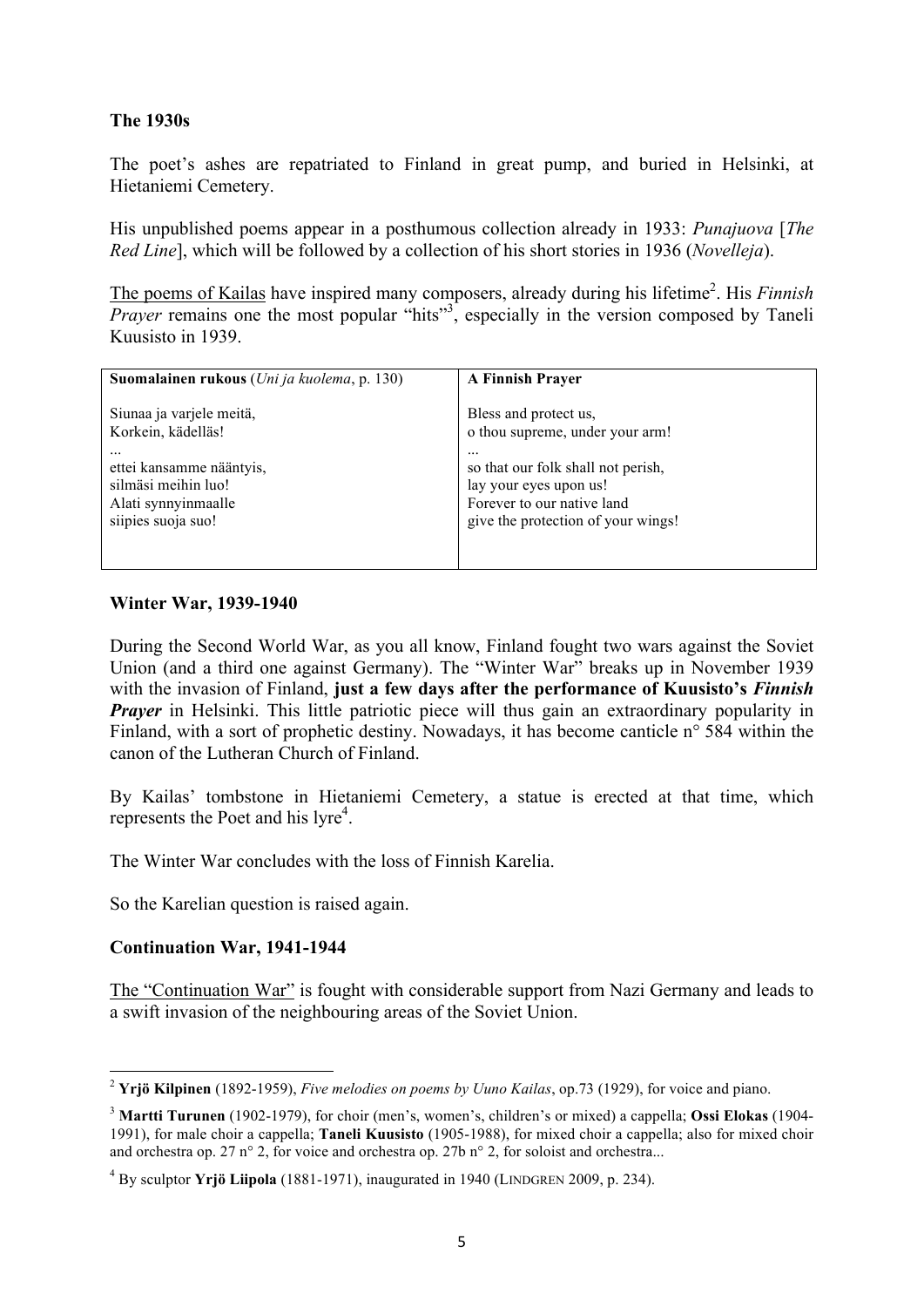And this is the point where I am saying that "the patriotic poems of Kailas inspired by the Civil War are published again in 1941 in a different context": the anthology *Isien tie* [*Way of the Fathers*], a selection of patriotic verse by this famous poet of the first fifteen years of independence, is printed  $\alpha$ (during? just before?) the Continuation War.

Another poem is set to music and performed during this war: "*Termopylain laulu*" ["The Song of Thermopylae"]. **Heikki Klemetti** (1876-1953) had already composed a version for mixed choir a cappella (1934); now **Aarre Merikanto** (1893-1958) writes another one for male choir a cappella in 1943, during the Continuation War. Of course the text refers to the Greco-Persians Wars – yet another conflict between two civilisations following an invasion of the "West" by the "East" and leading to a victory of the invader despite a passionate defence by the invaded. Since ancient times, the artists have often used the Battle of Thermopylae to illustrate the power of a patriotic army defending its homeland; and of course the comparison with the Winter War is obvious:

| Sotahuutomme soi tuhat kertaa: - | Our war cry sounds a thousand times: $-$ |
|----------------------------------|------------------------------------------|
| Ei, eivät he milloinkaan         | No, they shall never                     |
| ota maatamme tuuman vertaa –     | take an inch of our land -               |
| joka tuumasta taistellaan        | for every inch we'll fight               |
|                                  |                                          |

Eventually, Finland loses its only ice-free winter harbour in Petsamo and has to proceed to the so-called "Lapland War" of 1944-1945 in order to have the Germans withdraw from the country.

#### **After the wars**

Here are a painting<sup>5</sup> and a statue<sup>6</sup> created in Kailas' hometown Heinola in the 1940s.

# **6. And after 100 years?**

What about the "Karelian question" today?

#### **Civil War and Continuation War: a question of context?**

I have mentioned the context "issue" between the Civil War and 1941. Kailas dead, ten years passed, yet another war with a different name... isn't that a whole different "context"?

Although there was probably a misunderstanding about the very notion of "context", this misunderstanding raises an interesting issue. As a matter of fact, as we have just seen on the previous slides, we are dealing here with the *Continuation War*, which has remained a painful chapter in the history of the Republic.

 

<sup>5</sup> **Arvid Broms** (1910-1968), *The poet and his Muse*, 1947, Art Museum of Heinola.

<sup>6</sup> By **Essi Renvall** (1911-1979), inaugurated in Heinola in 1949.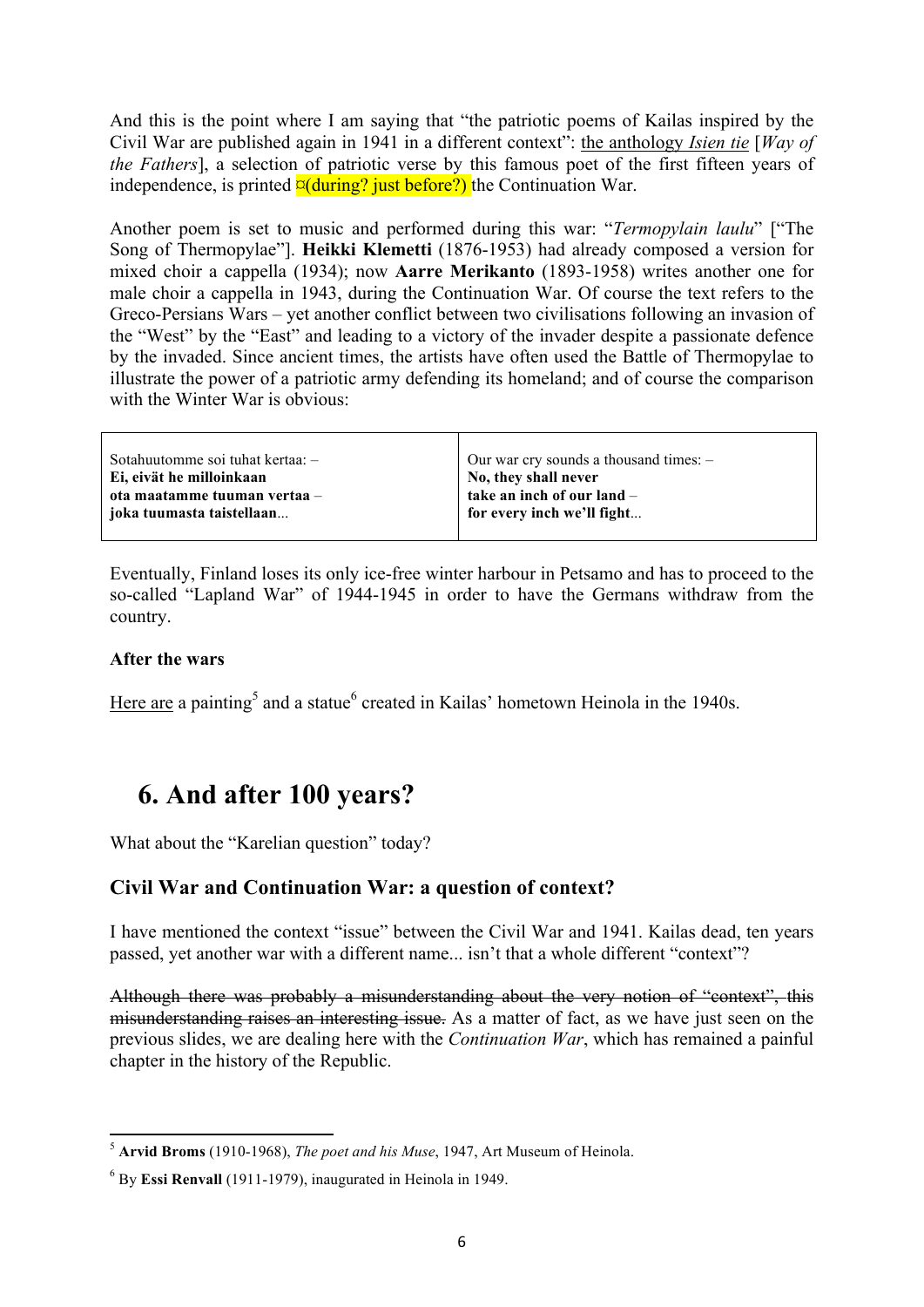Apart from the wish to recover the losses of the Winter War, the Continuation War was motivated in a certain measure by **irredentist and nationalist ideologies** (cf. AUER & JUTIKKALA 1941; JAAKKOLA 1941), which has made it eventually a controversial campaign in the public opinion in Finland.

Finland contracts a military alliance with Nazi Germany, Mannerheim strikes again into Soviet Russia as he did in  $1919<sup>7</sup>$ , then takes the territories of East Karelia and occupies them in 1941-1944<sup>8</sup>, patriotic propaganda is in full swing in the country, and late Uuno Kailas is exploited to this end.

So yes, now I realize how much the events of 1919 and 1941 have a very similar nature – with the support of Germany and the explicit declaration of Mannerheim who refers to his own "Sword Oath" from the Civil War: "I promised I would not set my sword to the scabbard until Finland and Karelia would be free"<sup>9</sup>. On the other hand, the historical background is different regarding the life of Kailas and the diplomatic relations in Europe.

#### **"Liberation of Karelians"... or invasion of Russia?**

We remember how Kailas talked – already sceptically – about the liberation or the rescue of Karelians.

As a matter of fact, this Aunus expedition was of course an invasion, a pure and simple violation of Soviet Russia's territory, under the impulse of Regent Mannerheim and Germany $^{10}$ .

# **Conclusion**

Indeed the life and works of Uuno Kailas, as reported in this paper, evoke two events that have stained the history of independent Finland: the Finnish invasions of Soviet Russia after the civil war and the coalition with Nazi Germany in the Continuation War.

Both are related to the hero Mannerheim, which has turned recently into a controversial character. Nowadays, as I could perceive while editing the aforementioned booklet, it appears that **the very notion of Finnish independence** is closely associated to these events which are **considered shameful, especially by the younger generation**.

 

<sup>&</sup>lt;sup>7</sup> The Continuation War started with a Soviet air offensive to Finland on June  $25<sup>th</sup>$  1941, three days after Germany started invading the Soviet Union.

<sup>8</sup> PIMIÄ 2012, p. 396-398.

<sup>9</sup> CGE Mannerheim's "*Miekantuppipäiväkäsky*" ["Scabbard Order"], July 11th, 1941: "*Vapaussodassa vuonna 1918 lausuin Suomen ja Vienan karjalaisille, etten tulisi panemaan miekkaani tuppeen ennen kuin Suomi ja Itä-Karjala olisivat vapaat. Vannoin tämän suomalaisen talonpoikaisarmeijan nimessä luottaen sen urhoollisiin miehiin ja Suomen uhrautuvaisiin naisiin...*"

<sup>&</sup>lt;sup>10</sup> At the time of the "Sword Oath" and as an issue of the Civil War, White Finland was a German protectorate.